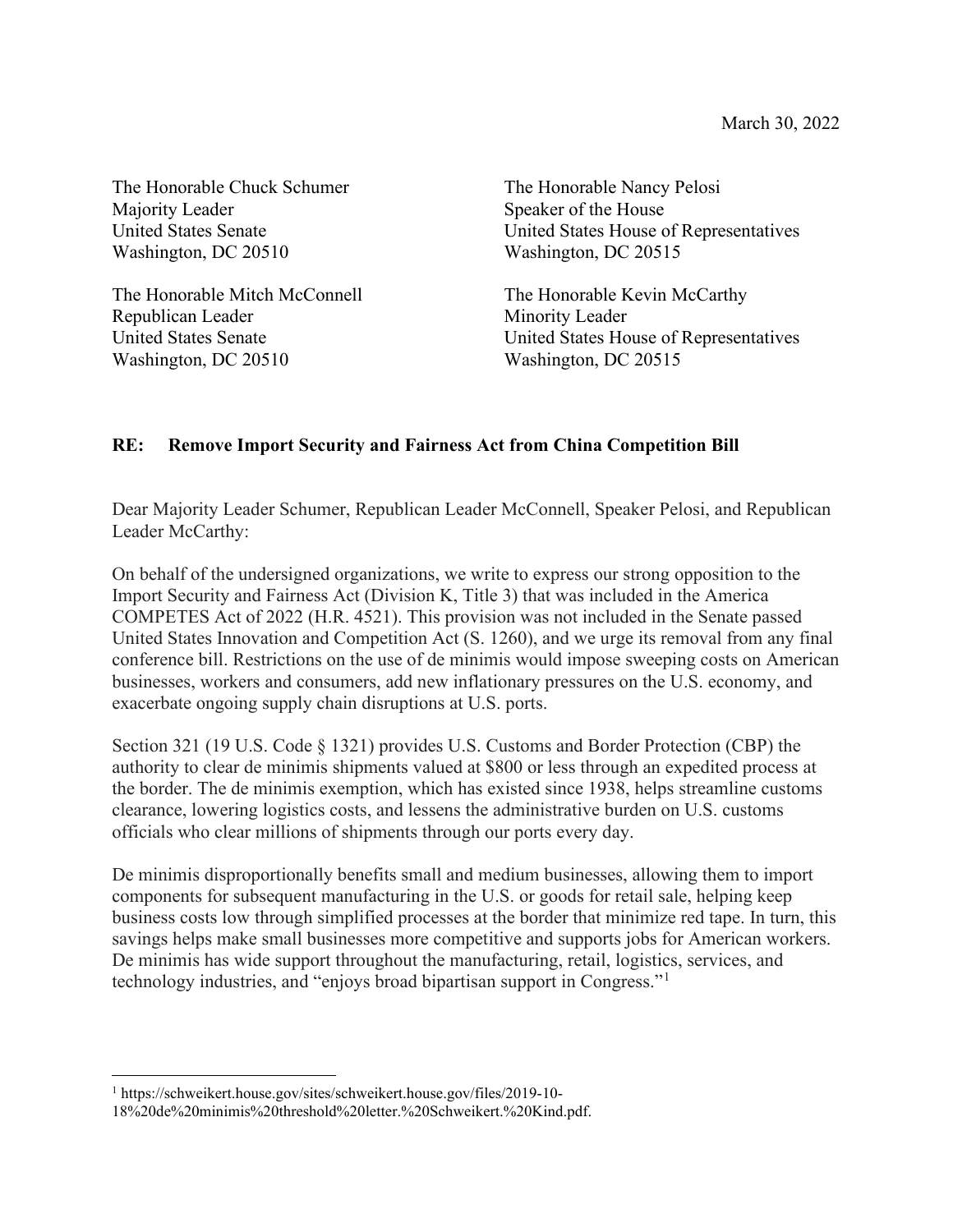Small and medium sized businesses are struggling in the current economic climate. Businesses are already facing disruptions as a result of the ongoing pandemic. They are managing employee shortages, rising labor costs, increased import and export costs due to port congestion, and high transportation costs due to transportation-related shortages. With inflation levels now at 7.9%, a 40-year high, the last thing American entrepreneurs need is a new de facto tax on small businesses and consumers.

Restrictions on de minimis would have a similar cost-increasing effect on low-income Americans. As we continue to recover from the pandemic, navigate a period of accelerating inflation, and see increasing energy and fuel costs, restrictions on the use of de minimis would be the wrong policy at the wrong time, as the increased costs and additional tariffs would be passed on directly to consumers. It has been estimated that a \$50 imported good that is currently entering as de minimis could cost as much as \$110 if the bill passes (given the added broker fee, normal customs duty, Section 301 25% duty, and merchandise processing fee). Restrictions on the use of de minimis would constitute one of the most regressive taxes possible because the cost would fall equally on everyone, regardless of their ability to pay for it.

We welcome Congress' interest in addressing enforcement challenges posed by bad actors and those misusing de minimis, but this proposal will only exacerbate such challenges. If enacted, it is likely we will see more illicit and non-compliant trade moving to less scrutinized modes of shipment like the postal environment, where inadequate enforcement of the Synthetics Trafficking and Overdose Prevention Act of 2018 (STOP Act) provides CBP with less information on incoming shipments.

In addition, changes in de minimis eligibility, data and retention requirements, and abandonment mechanisms would likely create confusion and result in a chaotic situation at our ports. Of the 700 million to one billion shipments entering the United States under de minimis yearly, most would require new documentation, including classifying the goods with a Harmonized Tariff Schedule code. These new requirements would likely lead to further supply chain delays and would significantly increase the costs of each shipment, without enhancing security screening.

By contrast, the Biden administration and Congress already have key tools they have not yet implemented to address enforcement challenges. Congress should focus on requiring CBP to fully implement the STOP Act. Additionally, many of the companies represented by the undersigned organizations are currently engaging with CBP in pilot projects to evaluate what additional information is needed to ensure that de minimis shipments comply with all U.S. trade rules and regulations. Enshrining restrictive operational policies in statute will significantly limit CBP's ability to work with the trade community to develop programs that are narrowly tailored to reduce operational vulnerabilities while maintaining business-related benefits. Congress should wait for the results of these programs before taking any legislative action.

Given the clear challenges the Import Security and Fairness Act poses for businesses, workers, consumers, supply chains, and the U.S. economy, we ask that you take our concerns into consideration and work to remove this harmful legislation from any final China competition bill.